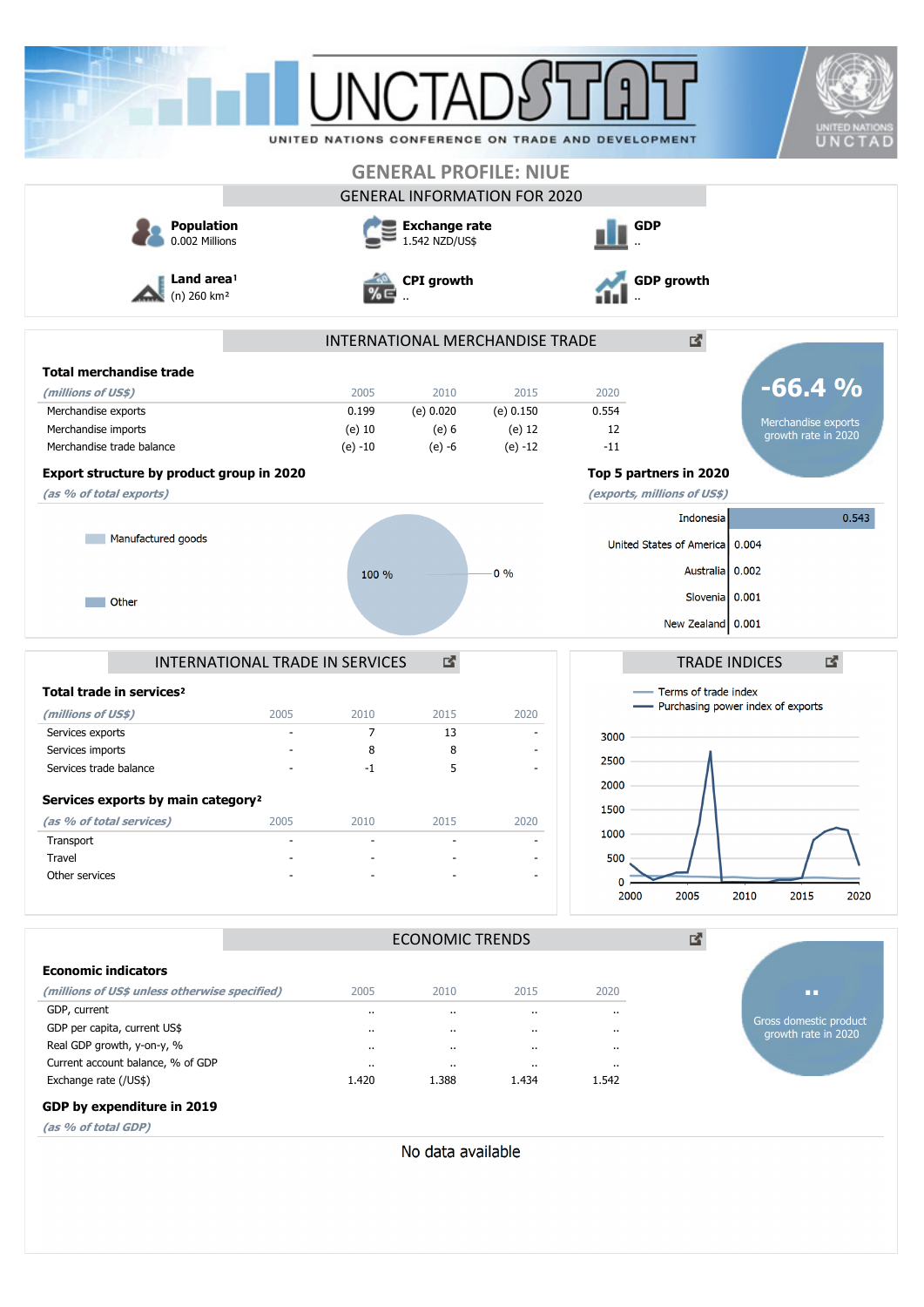|                                               |                                      | <b>NIUE</b>       |          |          |                                     |
|-----------------------------------------------|--------------------------------------|-------------------|----------|----------|-------------------------------------|
|                                               | FDI AND EXTERNAL FINANCIAL RESOURCES |                   |          |          | 國                                   |
| <b>Financial flows</b>                        |                                      |                   |          |          |                                     |
| (millions of US\$ unless otherwise specified) | 2005                                 | 2010              | 2015     | 2020     | п.                                  |
| FDI inflows                                   | $\cdots$                             | $\cdots$          | $\cdots$ | $\cdots$ |                                     |
| FDI outflows                                  | $\cdots$                             | $\cdots$          | $\cdots$ | $\cdots$ | FDI outflows as % of GDP<br>in 2020 |
| Personal remittances, % of GDP                | $\cdots$                             | $\sim$            | $\cdots$ | $\cdots$ |                                     |
| <b>Financial flows trends</b>                 |                                      |                   |          |          |                                     |
| (millions of US\$)                            |                                      |                   |          |          |                                     |
|                                               |                                      | No data available |          |          |                                     |
|                                               |                                      |                   |          |          |                                     |
|                                               |                                      |                   |          |          |                                     |
|                                               |                                      |                   |          |          |                                     |
|                                               |                                      |                   |          |          |                                     |
|                                               |                                      |                   |          |          |                                     |
|                                               |                                      |                   |          |          |                                     |
|                                               |                                      |                   |          |          |                                     |
|                                               |                                      |                   |          |          |                                     |
|                                               |                                      |                   |          |          |                                     |
|                                               |                                      |                   |          |          |                                     |

|                                       | TRADE IN GOODS AND SERVICES |           |              |            |      |  |  |  |  |
|---------------------------------------|-----------------------------|-----------|--------------|------------|------|--|--|--|--|
| Trade balance indicators <sup>2</sup> |                             |           |              |            |      |  |  |  |  |
| (as % and index)                      |                             | 2005      | 2010         | 2015       | 2020 |  |  |  |  |
| Balance, % of GDP                     |                             | $\cdot$ . |              |            |      |  |  |  |  |
| Balance, % of imports                 |                             |           | -47.78       | $-35.71$   |      |  |  |  |  |
| Normalized balance                    |                             | ٠         | $(e) -0.314$ | (e) -0.217 |      |  |  |  |  |
| Trade openness <sup>2</sup>           |                             |           |              |            |      |  |  |  |  |

**(sum of imports and exports as % of GDP)**

No data available

# LABOUR FORCE

## **Labour force by gender in 2020**

**(as % of total labour force, all sectors)**

### No data available

|                                                                    | <b>OTHER INDICATORS</b> |           |                      | r        |                                                    |
|--------------------------------------------------------------------|-------------------------|-----------|----------------------|----------|----------------------------------------------------|
| <b>Maritime transport indicators</b>                               |                         |           |                      |          |                                                    |
|                                                                    | 2005                    | 2010      | 2015                 | 2020     | $0.014\%$                                          |
| Merchant fleet, national flag (thousands of DWT)                   | $\cdots$                | $\cdots$  | $\ddot{\phantom{a}}$ | 290      |                                                    |
| Liner shipping connectivity index (maximum $2006 = 100$ for China) | $\cdots$                | $\cdots$  |                      | $\cdots$ | Share of the total world<br>merchant fleet in 2020 |
| Container port throughput (TEU)                                    | $\cdots$                | $\cdot$ . |                      | $\cdots$ |                                                    |
| <b>Information economy indicators</b>                              |                         |           |                      |          |                                                    |
| (as 96 of)                                                         | 2005                    | 2010      | 2015                 | 2020     |                                                    |
| Share of ICT goods, % of total exports                             | $\cdots$                | $\cdots$  |                      | $\cdot$  |                                                    |
| Share of ICT goods, % of total imports                             | $\cdots$                | $\cdots$  |                      | $\cdots$ |                                                    |
| Share of workforce involved in the ICT sector                      |                         | $\cdots$  |                      | $\cdots$ |                                                    |